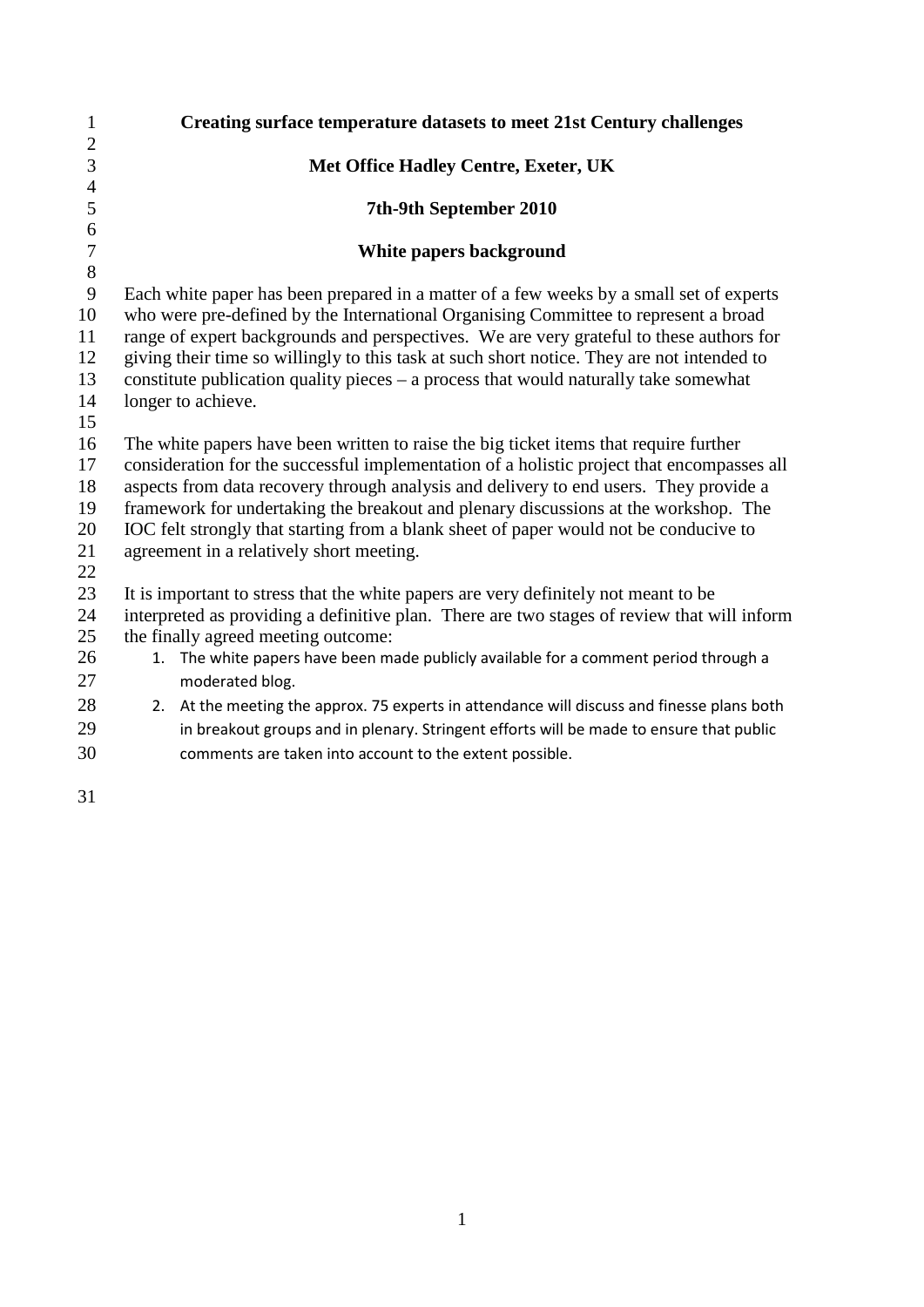# **Creating surface temperature datasets to meet 21st** 32 **Century**

- 33 **challenges**
- 34

# 35 **- 14: Solicitation of input from the community at large including**  36 **non-climate fields and discussion of web presence**

- 37 38 Authors: 39 Nigel Fox NPL 40 Ian Joliffe Univ of Exeter 41 Nick Barnes Ravenbrook 42 Amy Luers Google inc 43 Rob Allan UK met office<br>44 Philip Brohan UK met office 44 Philip Brohan 45 Michael De Podesta NPL 46 Richard Chandler UCL 47 48 Scope of document/task: 49 50 • Mechanisms to facilitate communication with all stakeholders including non-51 climate science community. 52 o Out going - Awareness<br>53 o Incoming - input/views 53 o Incoming – input/views particularly from those with relevant expertise<br>54 o Leading to "buv-in" 54 o Leading to "buy-in"<br>55 **J** Use of internet tools and w • Use of internet tools and web presence 56 o Test-bed for new methodologies: blogs, social networking sites, data visualisation... visualisation ... 58 o Provision of data, tools and products that can be easily utilised by all stakeholders stakeholders 60 • Maximising productive input and debate, not fuelling controversy and 61 confusion. 62 o Providing adequate background / education<br>63 controlled but flexibly moderated debate 63 o Controlled but flexibly moderated debate<br>64 o Responsive feedback 64 o Responsive feedback<br>65 o Access to data 65 o Access to data<br>66 e Need to identify desire • Need to identify desired stakeholder input 67 68 Introduction 69<br>70 70 Today there is an unprecedented demand for climate information by all sectors of society. Local,<br>71 national and international organizations grappling with development and security issues are 71 national and international organizations grappling with development and security issues are<br>72 increasingly seeking information about how the climate is changing and what the impacts of 72 increasingly seeking information about how the climate is changing and what the impacts of these<br>73 changes are likely to be, to inform how to respond to these risks. Adequately meeting society's 73 changes are likely to be, to inform how to respond to these risks. Adequately meeting society's growing need for trusted climate information will require a more open, transparent and 74 growing need for trusted climate information will require a more open, transparent and 75 participatory approach to climate change science than we have seen in the past— one that engages<br>76 scientists, governments and the public. scientists, governments and the public. 77 78 79 In this age of widespread internet access, information is available and shared almost<br>80 instantaneously on so many topics—through websites, facebook and twitter among c
- instantaneously on so many topics—through websites, facebook and twitter among other tools –
- 81 yet, the scientific community has not yet adapted. If science is to effectively support society's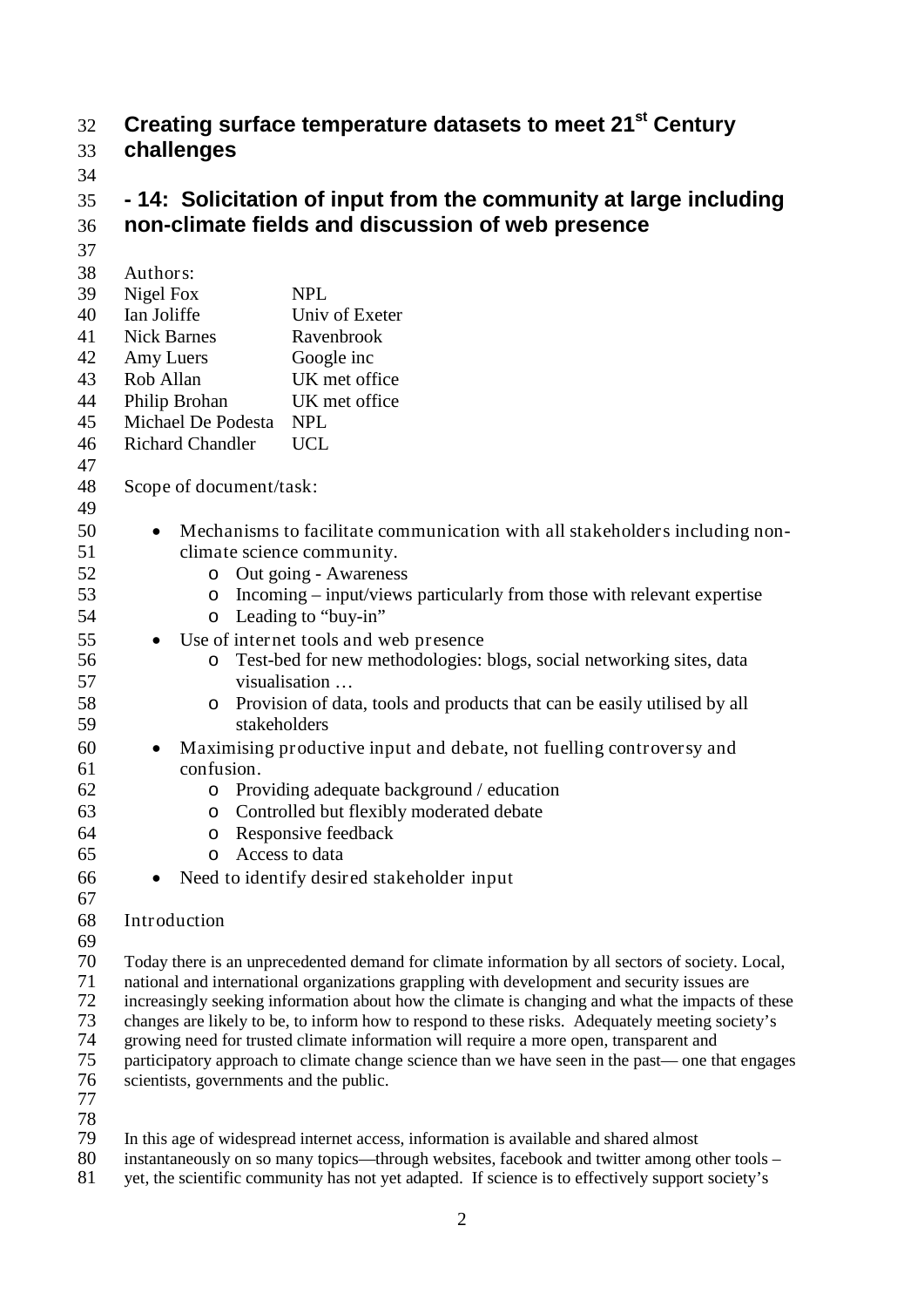- 82 needs, the research and publication process must find its position in this new transparent information culture. information culture.
- 

 This global surface temperatures project is a critical high profile opportunity to define a new model of open, transparent and collaborative science and establish a precedent for this new approach.

- 
- The challenge is how to do this in a manner that maintains the rigor of the scientific
- process? In this paper we explore how to integrate ICT tools to enable openness,
- transparency and collaboration in the three key components of the global temperature
- project: 1) Data Sharing; 2) Data integration and derivative products; 3) Data access and useability.
- 
- 
- 
- 



- Figure1 highlights how we might integrate social and collaboration tools in each of these
- three areas. See White Paper 3 Figure 1 for elucidation of the data levels.
- 

 In considering the above scope it is essential that we take note of recent media and public interest/sensitivity to the topic of climate change and temperature data in particular. We

need to be sure that we make every effort to provide full transparency of the activities in

- the project and the methodologies being used or associated with it. However, to minimise risk of further confusion from this process we will need to be sure that there is adequate
- public awareness of basic scientific principles, statistics and uncertainty statements, the
- latter both in terms of data and prediction.
- 
- The nature of this project also provides the opportunity, by making this a highly visible
- activity, to rebuild public confidence in climate science (and science as a whole) and
- facilitate "buy-in" to the need for a lower carbon future. Of course such visibility brings
- with it obvious risks.
-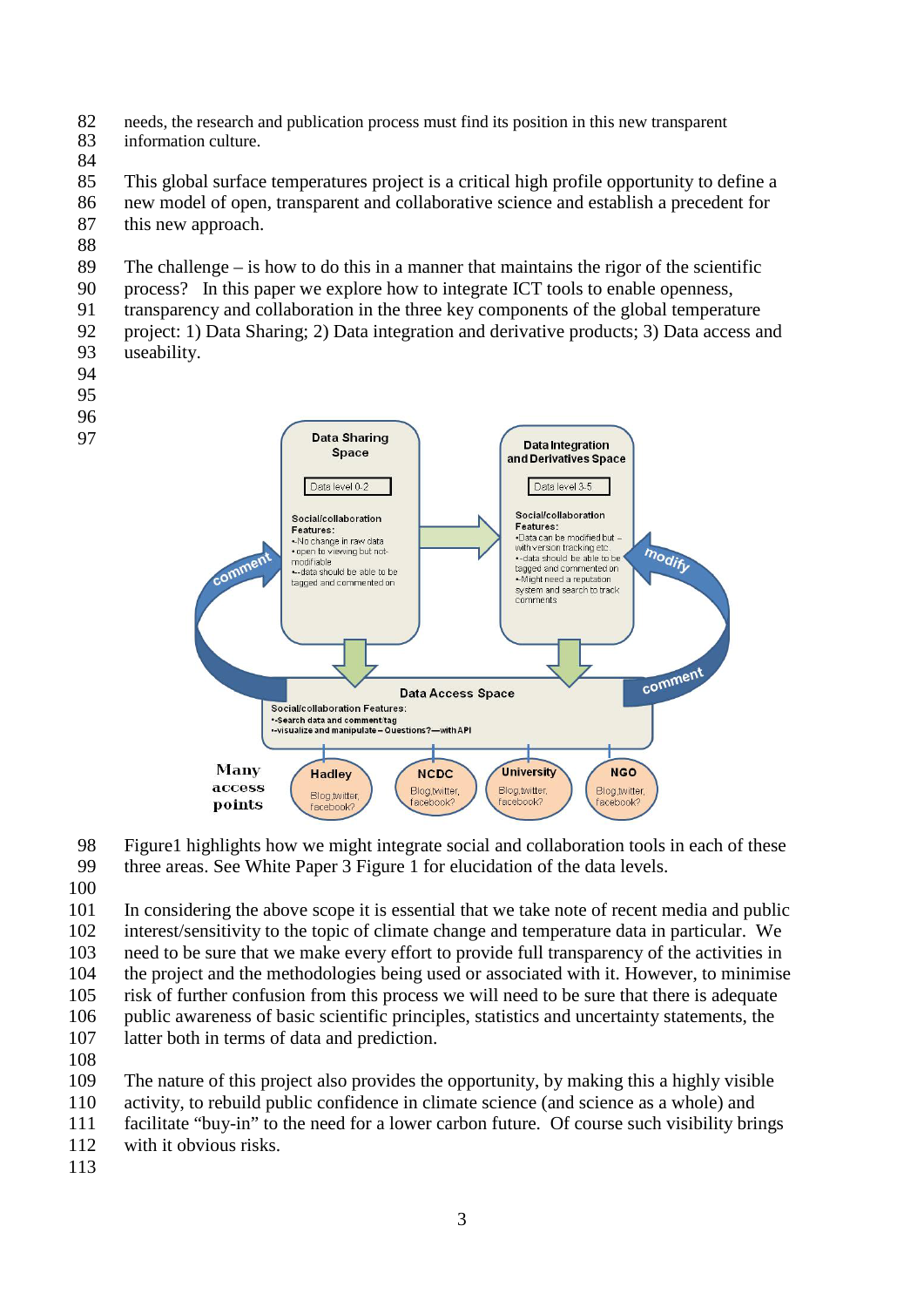The global nature of this initiative together with its high profile can take the advantage to experiment with new media/communication approaches which may also attract resources in their own right (e.g. open source dataset creation algorithms, novel applications and visualisation tools). The use of such tools particularly to visualise data or in communication, may also help to engage with the younger generation. One of the most important issues that needs to be addressed early on is "what type of active input is being sought"?. Is it – ideas/agreement on methodologies for data collection, analysis etc, or something else. For the purpose of this document it is assumed that from a technical perspective the answer is largely as indicated i.e. data collection,<br>123 analysis and visualisation. However, there is also the presumption that we seek input analysis and visualisation. However, there is also the presumption that we seek input or at least feedback that the public as a whole understand the issues and importance of the activity and its consequences. 126<br>127 The other key aspect is the need for openness and transparency. Without the entire process being as open and transparent as feasible with exceptions to such an ethos clearly flagged and justified (e.g. employer asserts IPR to some aspect of a given effort) it will be hard to justify this project meeting these aims. Stakeholder engagement for what and how? There are three distinct groups that need to be considered when seeking an answer to this question:  *i/ those involved in the community already or with technical expertise from another discipline or community e.g. statisticians, data processing etc but also others engaged in activities involving multiple-sampling, thermometry, metrology and probably many others. Input would be solicited on all aspects of the process - methodologies being proposed for data analysis, including any data screening criteria and visualisation as well*   $\alpha$ <sub>as</sub> data collection and its quality assurance. *If all data were accessible then this would also allow any user to apply independent tools and analysis and report back to the project for subsequent discussion. ii/ those likely to provide little technical input but who will be an active user of derivative products from these core data sets to make decisions of environmental, societal and economic importance. iii/ those likely to provide little technical input e.g. General public, policy makers, but whom we need to be sure understand and have full buy-in to what is being done* Technically proficient/aware In the first case, "technically proficient/aware", it will probably be adequate to make use of normal established communication methods, e.g. scientific journals, open meetings/workshops and a website. The latter would of course require some level of interactability and feedback probably with the ability for wiki/blog discussion to seeded questions and or unsolicited input. We should explore new collaborative dataspace models to support tagging and commenting whilst recognising that not all scientsists will be comfortable with such technologies (e.g. the blog for discussion has seen minimal use despite being flagged to numerous expert communities through multiple listservs). However, as a starting point a few questions phrased to allow simple YES/NO responses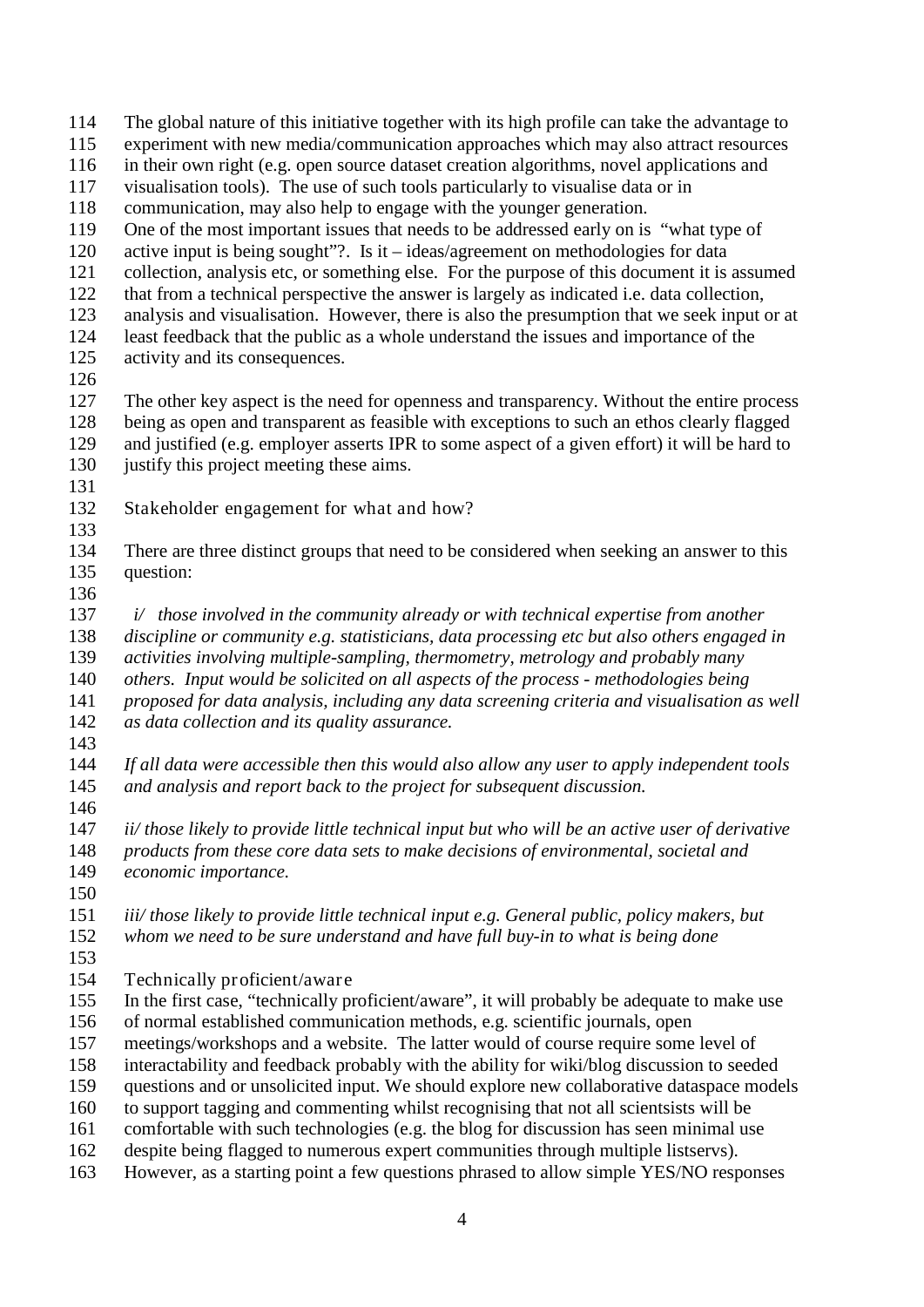wherever possible, but with options for free flow comment may be simpler and less

- intimidating. For this to work effectively, in terms of data useage, it will be important to
- give clear examples and clarity on any analysis approach or methodology that is being
- proposed for discussion with real or simulated data to scope that expected in practise.
- Because it is important that this project not be seen to be owned by a single entity but rather be a truly international multi-partner effort we should actively consider a cloud
- based model taht is not centered on one website but can be accessed from several sites.
- This may yield an additional organisational overhead to achieve in total but would ensure
- that the overhead did not fall on a single institution which may be more sensible. For all
- practical purposes the website would become the principle focal point for interaction.
- 

 It would need to have sufficient resources to ensure it was maintained and also responsive 176 to input including feedback to correspondents. Here, again, a distributed model may work<br>177 better whereby the comments relevant to a given component of the project are managed better whereby the comments relevant to a given component of the project are managed by those with relevant expertise. This will of course also require some level of appropriate and consistent moderation. Any answers to questions would need to be

- automatically compiled into a summary table and any free-flow answers/comments copied
- into a blog-like format to allow further community discussion.
- 

It would be appropriate to have some form of registration before any inputs are

submittable to the site, however full visibility should be available without registration.

Registration should not normally preclude anyone, but some reasonable filtering system

- may need to be employed to reduce poor quality, non-attributable, input e.g.
- correspondents should be happy to provide real contact details and use regular email addresses, and of course in many countries this would probably be subject to the data
- 189 protection act. More important is that any input will have to meet certain norms: be on<br>190 topic: non-inflammatory: avoid accusations of mal-practice etc. if we are to ensure the topic; non-inflammatory; avoid accusations of mal-practice etc. if we are to ensure the
- project retains focus.
- 

 Whilst dedicated workshops and meetings are likely to bring the most rapid and comprehensive interaction they are very costly in terms of organisation and therefore probably best arranged as a session as part of other already organised events/conferences which a critical mass of project participants are already planning to attend rather than as stand alone events. However, after some pre-defined timescale or if some significant controversy were to emerge then there may be justification to have an open event to ratify any decision. There may also be a need for some meetings of governance structures (which should be covered under the governance white paper and its discussions).

 The scientific media, particularly those of a more general nature and wide circulation such 203 as "new scientist" but also Nature should be used as "pointers" to the web-site. General awareness news articles rather than costly adverts being the preferred approach using awareness news articles rather than costly adverts being the preferred approach using appropriate press-release mechanisms to support this. If written correctly these would likely trigger broad media coverage and so the web presence would need to be ready for

- this and also appropriate speakers available to answer questions.
- 

In terms of data access the most transparent but also challenging approach that could be

- followed is to provide full access to all data sets and support information for anyone to
- analyse in their own way. Whilst this is attractive it does bring with it some significant
- risks and issues not least the ability to obtain a uniform data access policy from all data
- suppliers and a uniform data format to permit easy intercomparisons. There may also be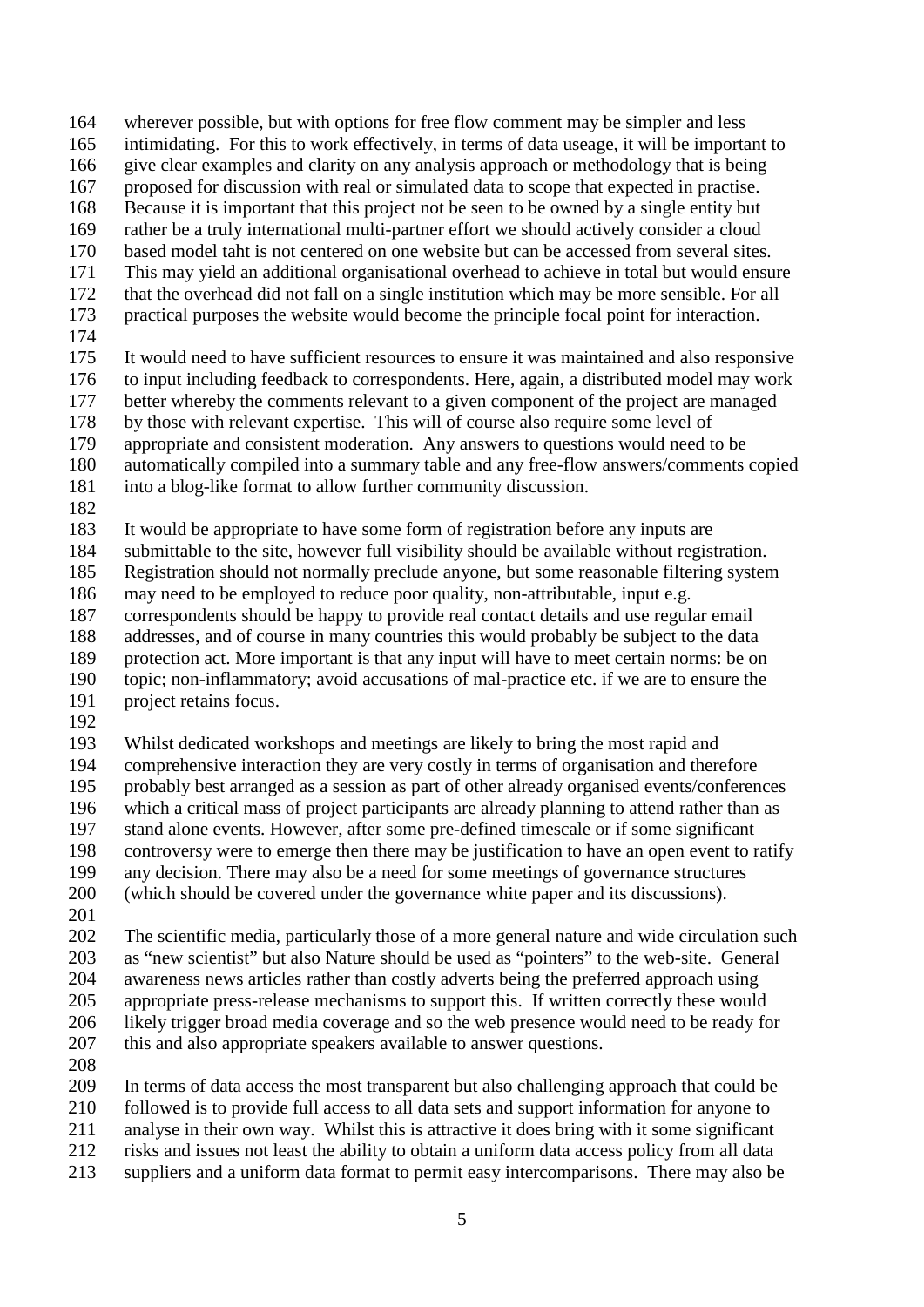- issues regarding misunderstandings of aspects of data quality which could lead to
- confusing analysis being carried out and/or the need for time consuming discussions with
- individual data providers to clarify issues. However, this would be the ideal scenario. The
- application of any restrictions would be difficult. It is relatively easy to justify a limit on
- access to data providers or funders to the project but as soon as this is extended to try to
- include any one else, and not everyone it is hard to have what would be seen as fair criteria.
- 
- 222 Non-technical specialist<br>223 Whilst it is unlikely that t
- Whilst it is unlikely that there will be detailed comment and input on specific
- methodologies being used or data quality from the non-technical specialists we should not ignore their importance. This project is likely to be of wide interest and provides an
- 
- 226 opportunity to increase awareness in climate change issues and further the public<br>227 understanding of science in general. It is thus important to give them the same ace 227 understanding of science in general. It is thus important to give them the same access to<br>228 the web presence and opportunity to comment. Again, it would be beneficial to have a
- the web presence and opportunity to comment. Again, it would be beneficial to have a
- cloud-based presence with multiple "front ends" to the portal and redundant serving
- capacity There may be benefit to having a presence aimed at different levels for the
- 231 technical expert, the non-technical end-user and the lay person (and possibly others). One such entry point should be set-up with an educational objective and have sufficient
- resources attached to take the technical data and distill this in an unbiased way into
- information taht is usable to a lay-audience. This copuld, for example, provide
- information and background on the key scientific practises that are likely to cause
- confusion, e.g. uncertainty and the need/methods for data screening/weighting etc. The
- 
- 237 use of good graphics and ideally interactive visualisation tools to support this would be<br>238 expected by the public and organisations like Google are probably well placed to develocal 238 expected by the public and organisations like Google are probably well placed to develop<br>239 an appropriate learning and visualisation environment. Many related organisations:
- an appropriate learning and visualisation environment. Many related organisations:
- NOAA, NASA, ESA etc have similar educational sections of their websites and
- encourage the same for individual projects as well.
- 
- It may possible to propose small experimental projects to encourage engagement with schools and help them gain an understanding of some of the sampling issues, e.g. establishing their own small local networks of temperature monitoring stations and observing variations due to location, sampling strategies etc. They could also be provided with access to typical or real data for their own analysis, (sub-setted and stored independent of the primary data sets) and perhaps comparing results and approaches with other schools, again as a learning and awareness activity. Such educational activities are
- 250 likely to be relatively low cost but could have major benefit in terms of public awareness<br>251 and buy-in. These could also include efforts to digitise local data to augment the databank and buy-in. These could also include efforts to digitise local data to augment the databank (see White Paper 3).
- 

### **Data and metadata accessibility**

- In considering data accessibility, it is important to consider two things,
- 256 Ease of access to the user
- Responsibility for data quality and access
- 
- *Databank* (see also white papers 3-6)
- $\frac{260}{261}$

In considering data accessibility from a user perspective, particularly if the users are to be global and of varying levels of expertise, it is important that all data from whatever source

is provided in a similar (ideally identical) format and with consistent and transparent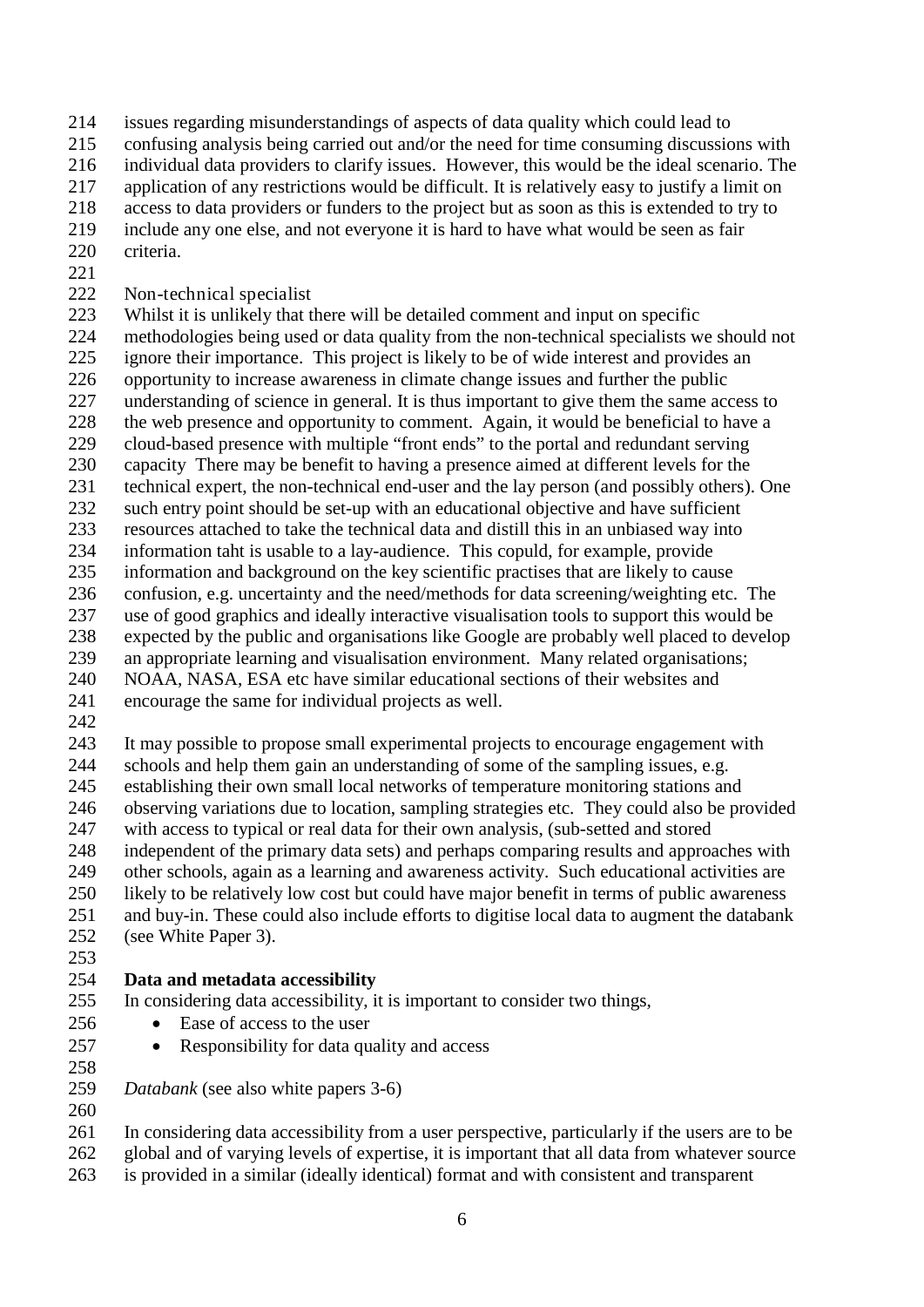metadata and quality descriptors. This will ensure users can make reasonable decisions on data selection and useage. Since such datasets are expected to be used for climate studies 266 it is important that they are stored in an invariant form for all future generations. Any modification of the data (even if for good reason) should be done and described as part of any processing activity to avoid potential confusion through use of different source data and version controlled. From a simplistic perspective a single (and of course mirrored) archive of data, accessible from a single portal would appear to be the easiest solution as the cost of data storage is relatively low. If the archive was truly an archive, where data was only added or accessed and not subject to any modification, then this may be the best solution and would ensure that any and all users would always have access to the same source data. Once submitted it would be fixed for all time. If a distributed data system were established, this would place severe requirements on data suppliers to freeze and 276 maintain links, and guarantee not to update any data sets. There are opportunities to<br>277 engage the community in the creation of this databank through crowd-sourcing of 277 engage the community in the creation of this databank through crowd-sourcing of<br>278 digitisation with suitable quality control (double keving from unique IPs with qual digitisation with suitable quality control (double keying from unique IPs with quality checks by full-time experts).

 In both cases there is an assumption that data suppliers will allow free and open access to their data and take responsibility for ensuring it is correct at the time of submission. If any subsequent error is found or an update required the data-base will need to be able to tag the data set with some indicator that a change is required and that this should be stated in any future use of the data. It will of course be critical to have a common set of guidelines for data format, and metadata with an appropriate QA process to be demonstrated by data suppliers going forwards. For existing data, an appropriate screening and subsequent quality indicators should be created for each data set to ensure consistent analyses.

291 It seems reasonable that any user of the data archive should be required to register and agree to reasonable acknowledgements in any published useage. Data should be agree to reasonable acknowledgements in any published useage. Data should be searchable and downloadable for off-line processing, ideally making use of graphical interfaces. However, there should also be on-line tools to visualise and manipulate data available. The nature of the data is not highly complex and so such tools should be readily available from many commercial suppliers who might be encouraged to volunteer to provide them as part of a promotional activity. This can be solicited in the early stages of the projects development and facilitated in the seeded questions section of the web front end.

- 
- *Datasets (see also white paper 13)*
- 

 Datasets should be made available through the cloud-based web presence along with their attendant metadata upon acceptance for publication. The metadata should include all intermediate processing steps, a description of the algorithm and its code. As has been proven by e.g. [www.clearclimatecode.org](http://www.clearclimatecode.org/) there is substantial value to release of the code enabling a greater understanding of the processing by involvement of interested members of the public on a pro bono basis as well as scientific peers. However, a distinction needs to be made between the scientifically useful reproduction activity undertaken by e.g. clearclimatecode.org and the scientifically meaningless replication process of running the same code on my PC as you ran on yours which only proves I can replicate your mistakes on my PC. The scientific value in providing the process metadata accrues through reproduction and assessment of sensitivity to methodologically uncertain choices.